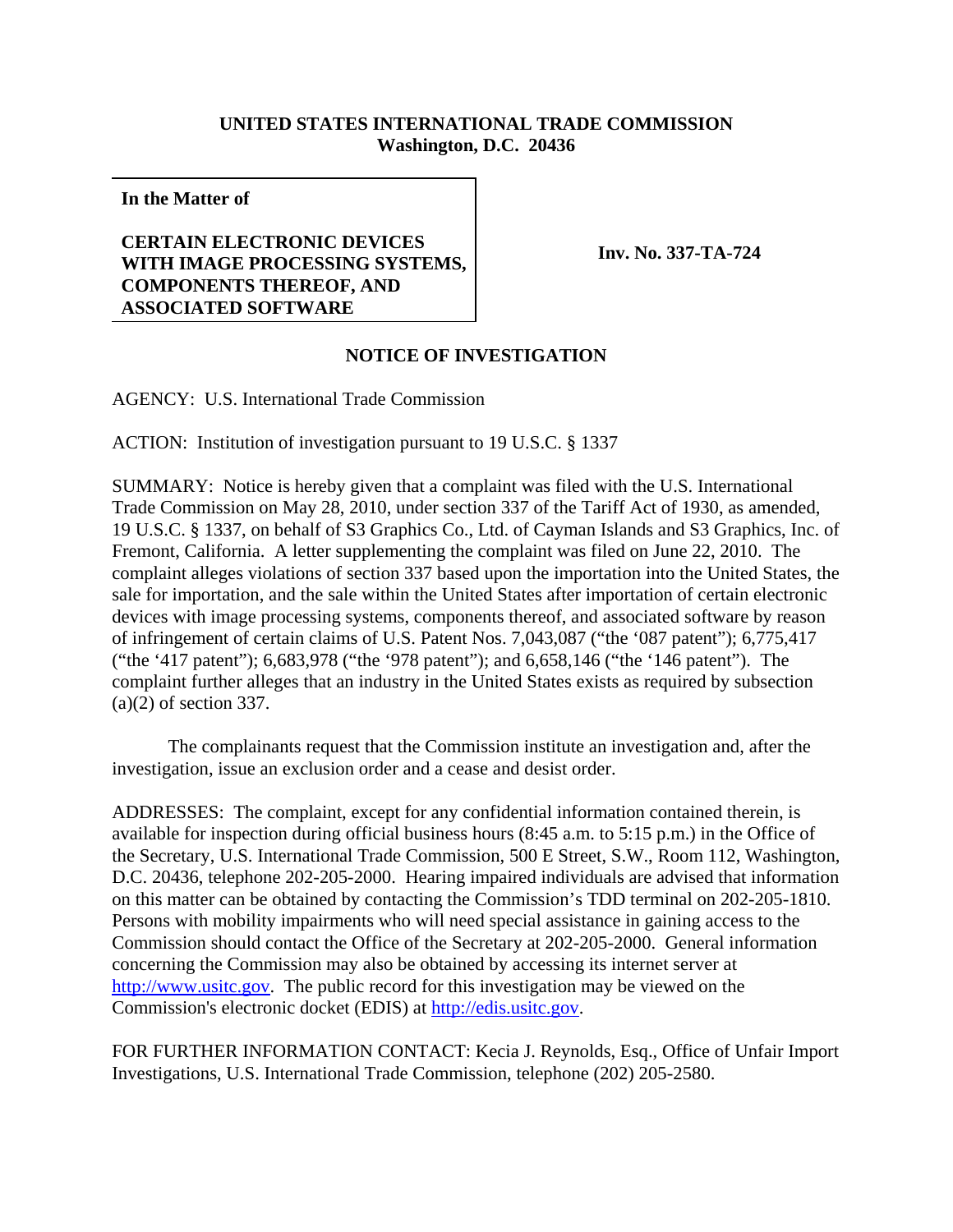AUTHORITY: The authority for institution of this investigation is contained in section 337 of the Tariff Act of 1930, as amended, and in section 210.10 of the Commission's Rules of Practice and Procedure, 19 C.F.R. § 210.10 (2010).

SCOPE OF INVESTIGATION: Having considered the complaint, the U.S. International Trade Commission, on June 24, 2010, ORDERED THAT –

(1) Pursuant to subsection (b) of section 337 of the Tariff Act of 1930, as amended, an investigation be instituted to determine whether there is a violation of subsection  $(a)(1)(B)$  of section 337 in the importation into the United States, the sale for importation, or the sale within the United States after importation of certain electronic devices with image processing systems, components thereof, and associated software that infringe one or more of claims 1, 6, and 7 of the '087 patent; claims 1, 7, 8, 12, 13, 15, and 23 of the '417 patent; claims 11, 14, and 16 of the '978 patent; and claims 2, 4, 8, 13, 16, 18, and 19 of the '146 patent, and whether an industry in the United States exists as required by subsection (a)(2) of section 337;

(2) For the purpose of the investigation so instituted, the following are hereby named as parties upon which this notice of investigation shall be served:

(a) The complainants are:

S3 Graphics Co., Ltd. 2nd Fl., Zephyr House Mary St., P.O. Box 709 Grand Cayman Cayman Islands British West Indies

S<sub>3</sub> Graphics, Inc. 1025 Mission Court Fremont, CA 94539

(b) The respondent is the following entity alleged to be in violation of section 337, and is the party upon which the complaint is to be served:

> Apple Inc. 1 Infinite Loop Cupertino, CA 95014

(c) The Commission investigative attorney, party to this investigation, is Kecia J. Reynolds, Esq., Office of Unfair Import Investigations, U.S. International Trade Commission, 500 E Street, S.W., Suite 401, Washington, D.C. 20436; and